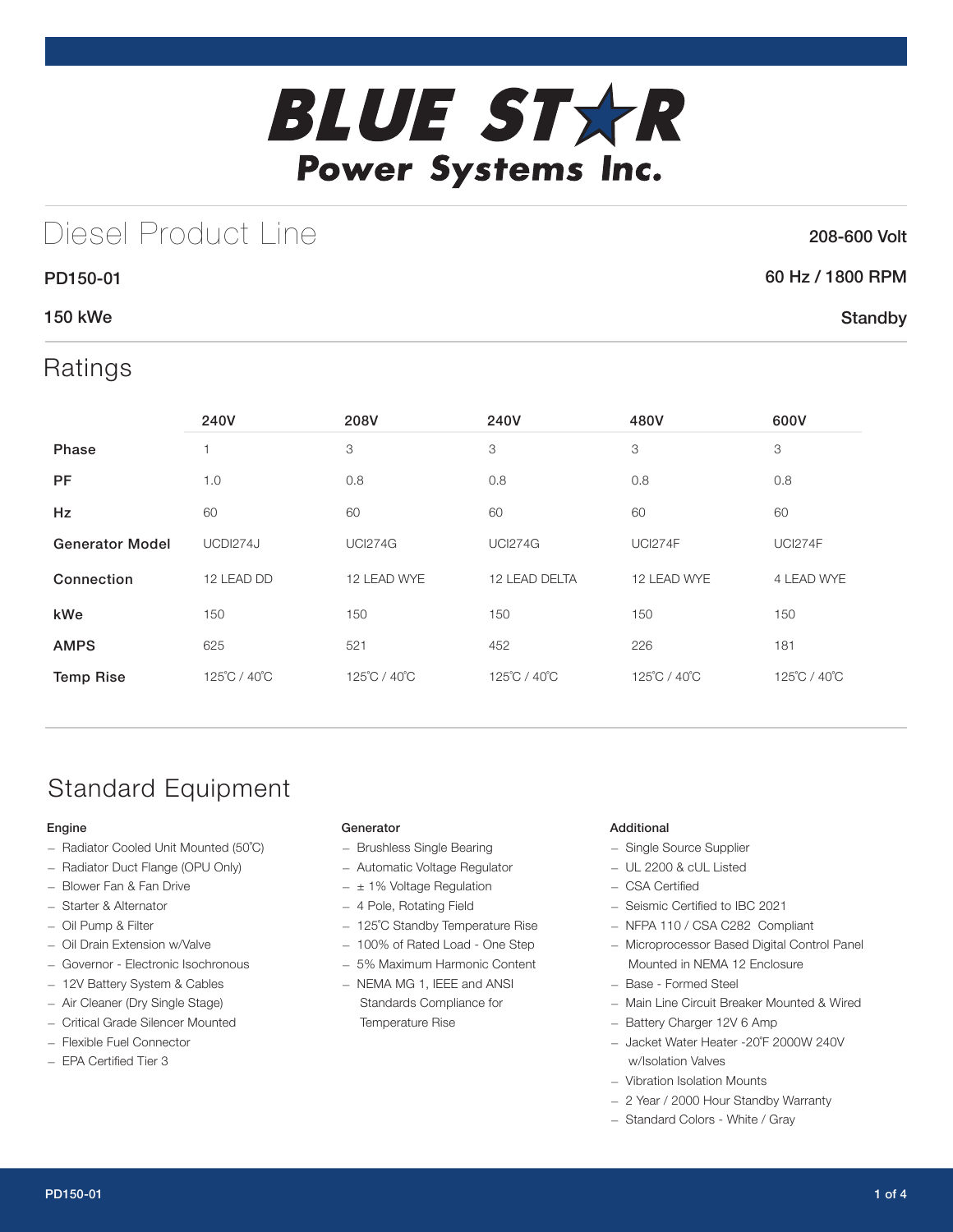150 kWe



## Application Data

| Engine                                                                   |                    |                                      |                                                |  |  |
|--------------------------------------------------------------------------|--------------------|--------------------------------------|------------------------------------------------|--|--|
| Manufacturer:                                                            | Perkins            | Displacement - Cu. In. (lit):        | 428 (7.01)                                     |  |  |
| Model:                                                                   | 1106D-E70TAG2      | Bore - in. (cm) x Stroke - in. (cm): | 4.13 (10.5) x 5.31 (13.5)                      |  |  |
| Type:                                                                    | 4-Cycle            | Compression Ratio:                   | 16.8:1                                         |  |  |
| Aspiration:                                                              | Turbo Charged, CAC | Rated RPM:                           | 1800                                           |  |  |
| <b>Cylinder Arrangement:</b>                                             | 6 Cylinder Inline  | Max HP Stby (kWm):                   | 229 (171)                                      |  |  |
| <b>Exhaust System</b>                                                    |                    |                                      | Standby                                        |  |  |
| Gas Temp. (Stack): °F (°C)                                               |                    |                                      | 842 (450)                                      |  |  |
| Gas Volume at Stack Temp: CFM (m <sup>3</sup> /min)                      |                    |                                      | 1,057 (29.9)                                   |  |  |
| Maximum Allowable Exhaust Restriction: in. H2O (kPa)                     |                    |                                      | 60.0 (15.0)                                    |  |  |
| <b>Cooling System</b>                                                    |                    |                                      |                                                |  |  |
| Ambient Capacity of Radiator: °F (°C)                                    |                    |                                      | 122 (50.0)                                     |  |  |
| Maximum Allowable Static Pressure on Rad. Exhaust: in. H2O (kPa)         |                    |                                      | 0.50(0.12)                                     |  |  |
| Water Pump Flow Rate: GPM (lit/min)                                      |                    |                                      | 44.9 (170)                                     |  |  |
| Heat Rejection to Coolant: BTUM (kW)                                     |                    |                                      | 4,280 (74.9)                                   |  |  |
| Heat Rejection to CAC: BTUM (kW)                                         |                    |                                      | 1,857 (32.5)                                   |  |  |
| Heat Radiated to Ambient: BTUM (kW)                                      |                    |                                      | 3,047 (53.3)                                   |  |  |
| <b>Air Requirements</b>                                                  |                    |                                      |                                                |  |  |
| Aspirating: CFM (m <sup>3</sup> /min)                                    |                    |                                      | 509 (14.4)                                     |  |  |
| Air Flow Required for Rad. Cooled Unit: CFM (m <sup>3</sup> /min)        |                    |                                      | 7,173 (203)                                    |  |  |
| Air Flow Required for Heat Exchanger/Rem. Rad. CFM (m <sup>3</sup> /min) |                    |                                      | Consult Factory For Remote Cooled Applications |  |  |
| <b>Fuel Consumption</b>                                                  |                    |                                      |                                                |  |  |
| At 100% of Power Rating: gal/hr (lit/hr)                                 |                    |                                      | 11.2 (42.4)                                    |  |  |
| At 75% of Power Rating: gal/hr (lit/hr)                                  |                    |                                      | 9.30(35.2)                                     |  |  |
| At 50% of Power Rating: gal/hr (lit/hr)                                  |                    |                                      | 6.61(25.0)                                     |  |  |
| <b>Fluids Capacity</b>                                                   |                    |                                      |                                                |  |  |
| Total Oil System: gal (lit)                                              |                    |                                      | 4.62 (17.5)                                    |  |  |
| Engine Jacket Water Capacity: gal (lit)                                  |                    |                                      | 2.51(9.59)                                     |  |  |
| System Coolant Capacity: gal (lit)                                       |                    |                                      | 5.55(21.0)                                     |  |  |

Deration Factors: Rated Power is available up to 3281ft (1000m) at ambient temperatures to 86°F (30°C). Consult factory for site conditions above these parameters.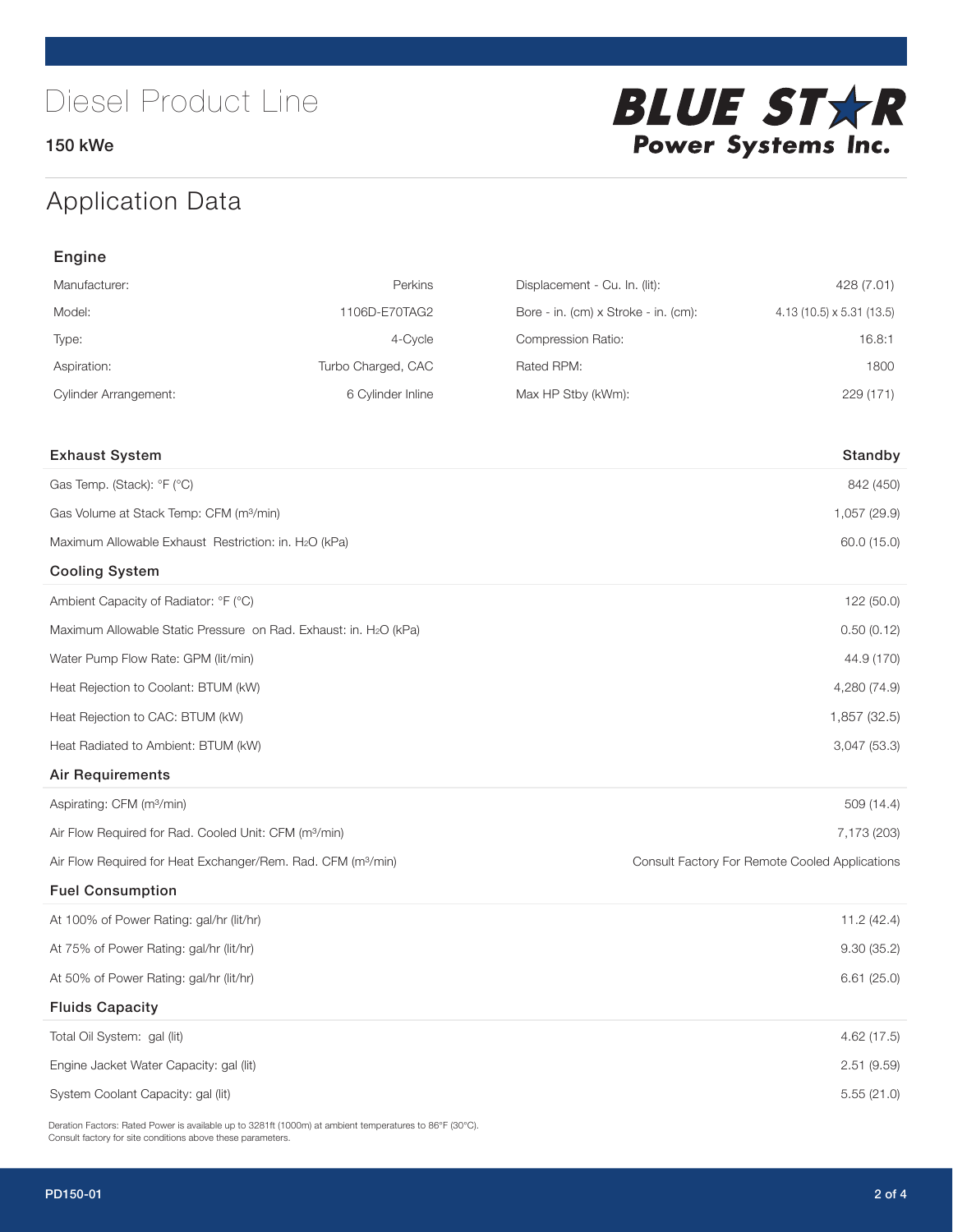# Diesel Product Line

### 150 kWe



## DCP7310 Control Panel

#### Standard Features

- Digital Metering
- Engine Parameters
- Generator Protection Functions
- Engine Protection
- CAN Bus (J1939) ECU Communications
- Windows-Based Software
- Multilingual Capability
- Remote Communications to DSE2548 Remote Annunciator
- 8 Programmable Contact Inputs
- 10 Contact Outputs
- RS485 Communicator Interface
- cULus Listed, CE Approved
- Event Recording
- IP 65 rating (with supplied gasket) offers increased resistance to water ingress
- NFPA 110 Level 1 Compatible

## Weights / Dimensions / Sound Data

|            | L x W x H                    | <b>Weight lbs</b> |  |  |
|------------|------------------------------|-------------------|--|--|
| <b>OPU</b> | $110 \times 54 \times 65$ in | 3,775             |  |  |
| Level 1    | $130 \times 54 \times 74$ in | 4.675             |  |  |
| Level 2    | $130 \times 54 \times 74$ in | 4.725             |  |  |
| Level 3    | 164 x 54 x 74 in             | 4,950             |  |  |
|            |                              |                   |  |  |

Please allow 6-12 inches for height of exhaust stack.

|            | No Load     | <b>Full Load</b> |  |  |
|------------|-------------|------------------|--|--|
| <b>OPU</b> | 82 dBA      | 85 dBA           |  |  |
| Level 1    | $RO$ d $BA$ | 82 dBA           |  |  |
| Level 2    | 75 dBA      | 78 dBA           |  |  |
| Level 3    | 71 dBA      | 73 dBA           |  |  |



STOP MANUAL OPTION AUTO ALARM START

.<br>[AUTO]

**BLUE STAR** Power Systems Inc.

Manual Mode Button and Indicator United States and Indicator United States and Indicator United States and Indicator United States and Indicator United States and Indicator United States and Indicator United States and Ind Configurable Button -  $\Box$  Auto Mode Button and Indicator

DIGITAL CONTROL PANEL

Module Display  $\Box$ 

 $\bullet$  $\bullet$  $\bullet$ 

 $\circledcirc$ 

Menu Navigation

Open Generator (Manual Mode Only)

Generator Breaker LED

Stop / Reset Mode Button and Indicator

 $\bullet$  $\overline{\bullet}$ 

 $\sigma$ 

՟Պ

Close Generator (Manual Mode Only)

Generator Available LED

L Start Button

 $\blacksquare$